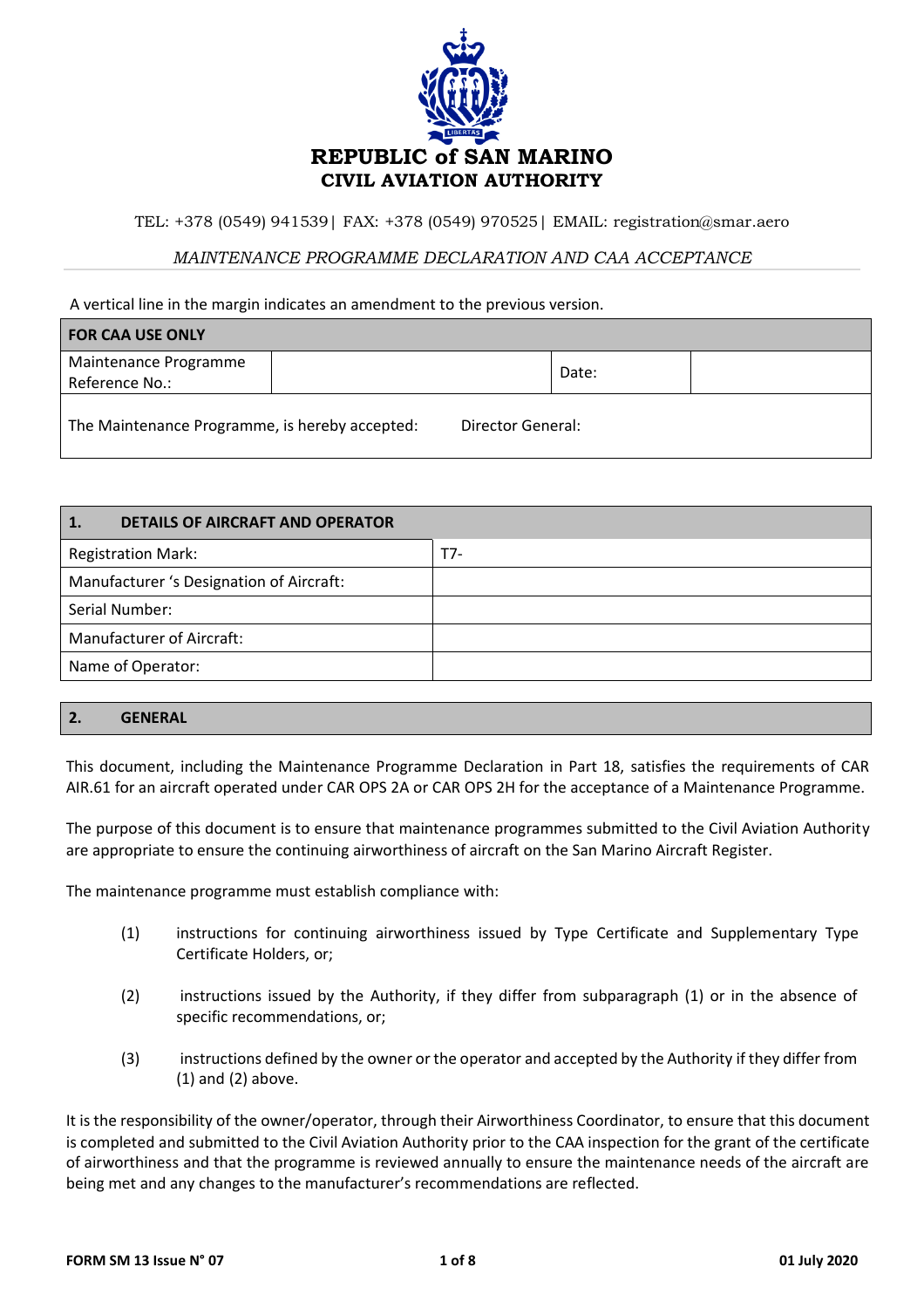A full description of the CAA policies and guidance on acceptable maintenance programmes are contained in CAP 12 and CAP 02.

This form is to be completed by the Owner/Operator's Airworthiness Coordinator.

With the exception of Parts 4 and 5, the contents of this document shall not be amended without submitting a new declaration with the changes to the CAA.

The Supplementary Non Mandatory Maintenance Tasks in Part 5, should contain non-mandatory maintenance tasks arising from Service Bulletins, Service Letters etc. and any other information as adopted by the owner/operator.

It is the aircraft owner/operator's responsibility, through their Airworthiness Coordinator, to ensure that applicable maintenance recommendations and requirements are assessed on an ongoing basis for relevance, to ensure the aircraft's continued airworthiness.

Parts 4 and 5 may be hand amended and do not require a new declaration submission to the CAA following the initial assessment and acceptance by the CAA.

Record the source documents (manual or other document defined on the TCDS (and/or STC) as containing instructions for continuing airworthiness, airworthiness limitation items, recommended overhaul limits, or similar) that constitute the basis of this Maintenance Programme, as detailed below.

**Note:** There is no requirement to record the document revision status, as it is expected that these will always be maintained to the latest revision published.

| <b>BASIS FOR THE MAINTENANCE PROGRAMME</b><br>3.                                    |                        |                     |                        |
|-------------------------------------------------------------------------------------|------------------------|---------------------|------------------------|
| Record the source documents that constitute the basis of the maintenance programme: |                        |                     |                        |
|                                                                                     | Manufacturer/TC Holder | Document Title/Name | Document Reference No. |
| Aircraft                                                                            |                        |                     |                        |
| Engine                                                                              |                        |                     |                        |
| APU                                                                                 |                        |                     |                        |
| Propeller                                                                           |                        |                     |                        |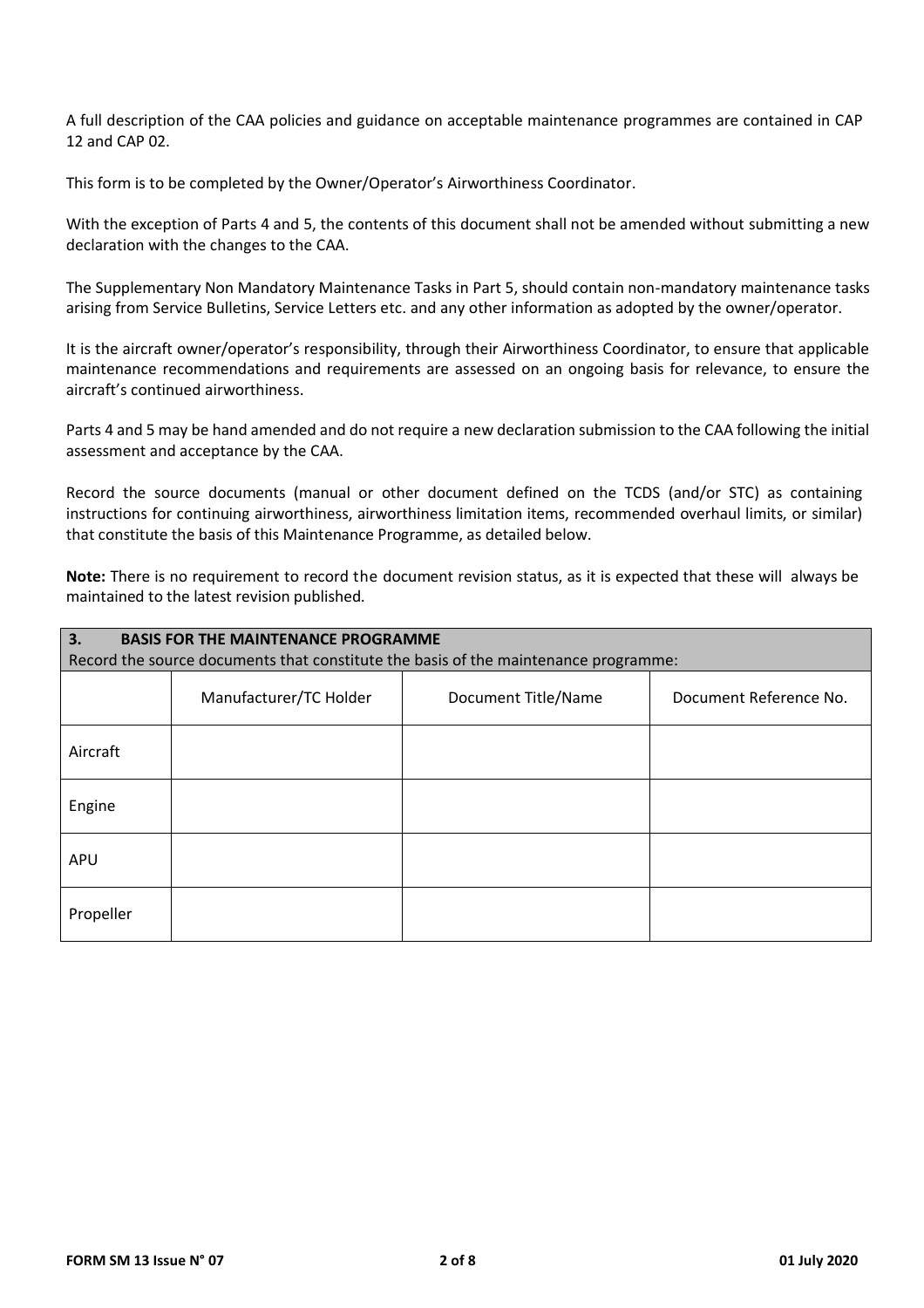| ADDITIONAL TASKS NOT CONTAINED IN THE PART 3 DOCUMENTS<br>4.<br>Where the Instructions for Continuing Airworthiness (ICA), for such things as special operating approvals (e.g. RVSM,<br>AWOPs, EVS/HUD, EFB etc.), Buyer Furnished Equipment and modifications, STCs etc. not covered by the source<br>documents in Box 3, enter below the details of the additional maintenance tasks required to be performed.<br>Continue on a separate sheet if necessary. |                                                                                                              |                       |  |
|-----------------------------------------------------------------------------------------------------------------------------------------------------------------------------------------------------------------------------------------------------------------------------------------------------------------------------------------------------------------------------------------------------------------------------------------------------------------|--------------------------------------------------------------------------------------------------------------|-----------------------|--|
| Date Entered                                                                                                                                                                                                                                                                                                                                                                                                                                                    | Details of the Maintenance Tasks and Frequencies                                                             | Reference Information |  |
|                                                                                                                                                                                                                                                                                                                                                                                                                                                                 |                                                                                                              |                       |  |
|                                                                                                                                                                                                                                                                                                                                                                                                                                                                 |                                                                                                              |                       |  |
|                                                                                                                                                                                                                                                                                                                                                                                                                                                                 |                                                                                                              |                       |  |
|                                                                                                                                                                                                                                                                                                                                                                                                                                                                 |                                                                                                              |                       |  |
|                                                                                                                                                                                                                                                                                                                                                                                                                                                                 |                                                                                                              |                       |  |
|                                                                                                                                                                                                                                                                                                                                                                                                                                                                 |                                                                                                              |                       |  |
|                                                                                                                                                                                                                                                                                                                                                                                                                                                                 |                                                                                                              |                       |  |
|                                                                                                                                                                                                                                                                                                                                                                                                                                                                 |                                                                                                              |                       |  |
|                                                                                                                                                                                                                                                                                                                                                                                                                                                                 |                                                                                                              |                       |  |
|                                                                                                                                                                                                                                                                                                                                                                                                                                                                 |                                                                                                              |                       |  |
|                                                                                                                                                                                                                                                                                                                                                                                                                                                                 |                                                                                                              |                       |  |
|                                                                                                                                                                                                                                                                                                                                                                                                                                                                 |                                                                                                              |                       |  |
|                                                                                                                                                                                                                                                                                                                                                                                                                                                                 |                                                                                                              |                       |  |
|                                                                                                                                                                                                                                                                                                                                                                                                                                                                 | The Airworthiness Coordinator must ensure that this list is updated when additional tasks, necessary for the |                       |  |
|                                                                                                                                                                                                                                                                                                                                                                                                                                                                 |                                                                                                              |                       |  |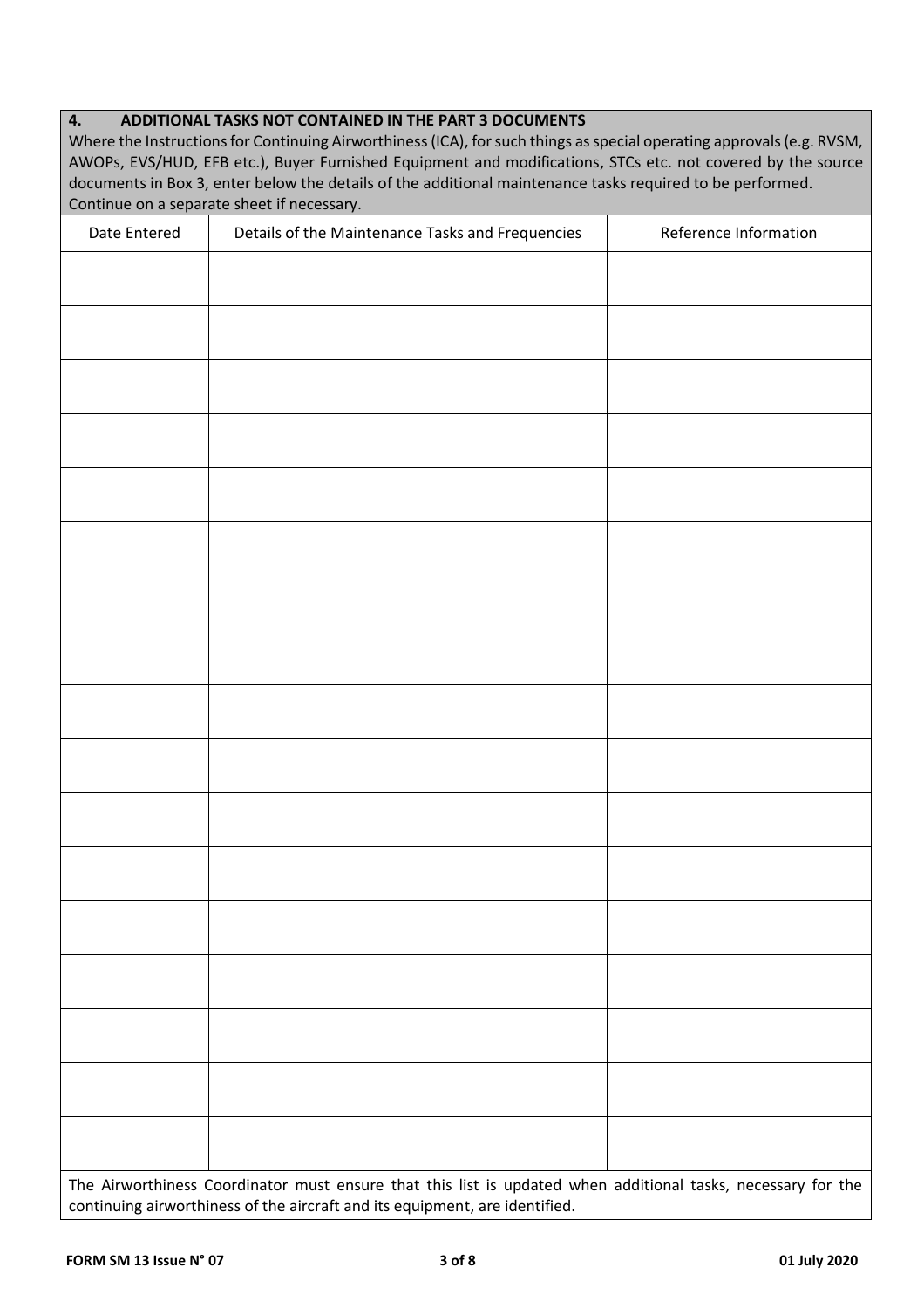| 5.<br><b>NON - MANDATORY MAINTENANCE TASKS</b><br>Where the Owner/Operator elects to perform additional maintenance described in Service Bulletins, Service<br>Letters and other non-mandatory documents, these should be recorded below.<br>Continue on a separate sheet if necessary. |                                                  |                       |
|-----------------------------------------------------------------------------------------------------------------------------------------------------------------------------------------------------------------------------------------------------------------------------------------|--------------------------------------------------|-----------------------|
| Date Entered                                                                                                                                                                                                                                                                            | Details of the Maintenance Tasks and Frequencies | Reference Information |
|                                                                                                                                                                                                                                                                                         |                                                  |                       |
|                                                                                                                                                                                                                                                                                         |                                                  |                       |
|                                                                                                                                                                                                                                                                                         |                                                  |                       |
|                                                                                                                                                                                                                                                                                         |                                                  |                       |
|                                                                                                                                                                                                                                                                                         |                                                  |                       |
|                                                                                                                                                                                                                                                                                         |                                                  |                       |
|                                                                                                                                                                                                                                                                                         |                                                  |                       |
|                                                                                                                                                                                                                                                                                         |                                                  |                       |
|                                                                                                                                                                                                                                                                                         |                                                  |                       |
|                                                                                                                                                                                                                                                                                         |                                                  |                       |
|                                                                                                                                                                                                                                                                                         |                                                  |                       |
|                                                                                                                                                                                                                                                                                         |                                                  |                       |
|                                                                                                                                                                                                                                                                                         |                                                  |                       |
|                                                                                                                                                                                                                                                                                         |                                                  |                       |
|                                                                                                                                                                                                                                                                                         |                                                  |                       |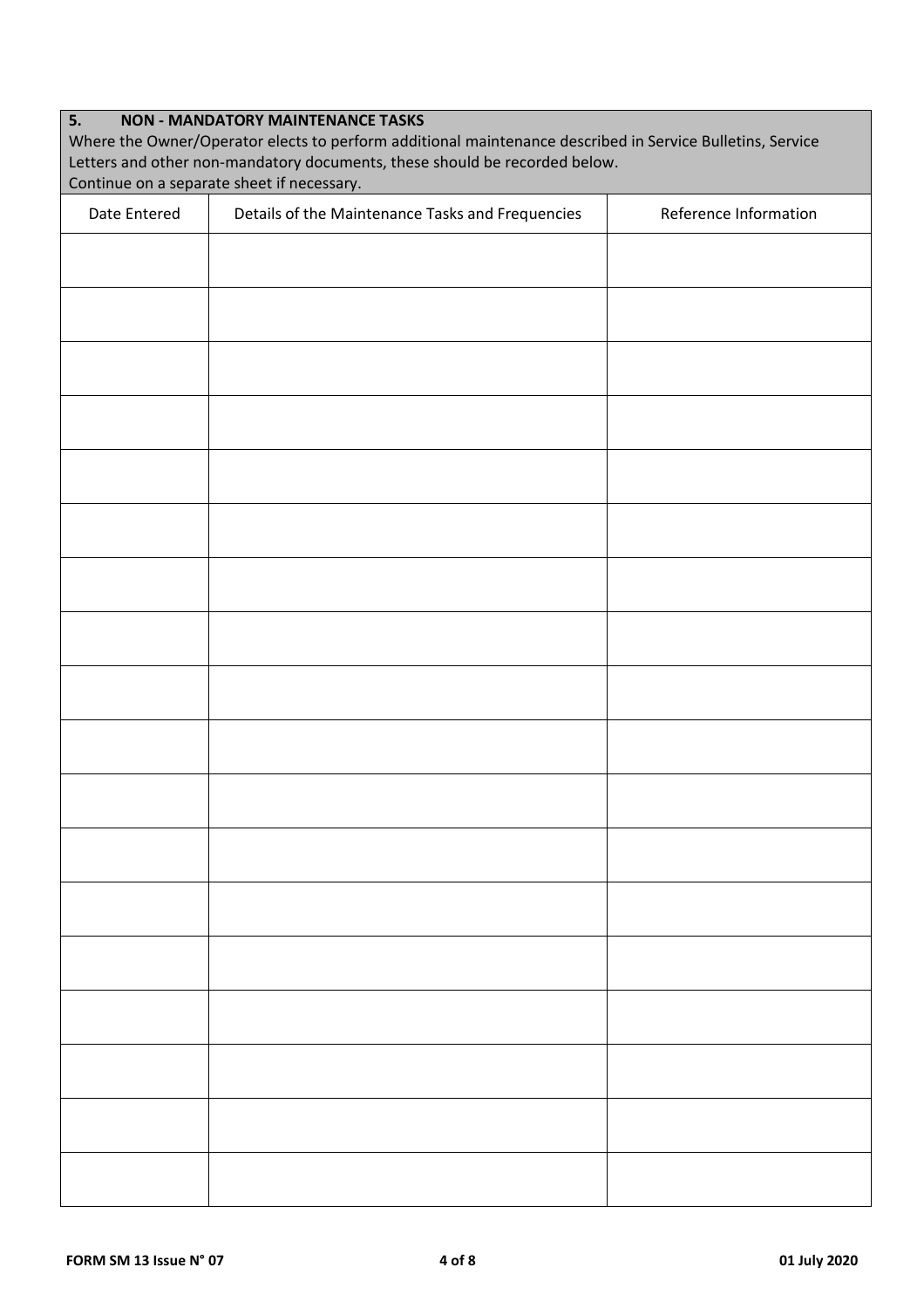### **6. INSTRUCTIONS FOR CONTINUED AIRWORTHINESS (ICA) INFORMATION REVIEW**

It is the responsibility of the owner/operator to ensure that all Instructions for Continued Airworthiness, recommendations, including airworthiness information promulgated in Airworthiness Directives (AD's), Service Bulletins (SB's), Service Letters (SL's), Maintenance Manuals and other material as issued by the manufacturer, Type Certificate Holder, Supplemental Type Certificate Holder, State of type certification on which the San Marino Type Acceptance Certification rests or the CAA, are evaluated for applicability to this aircraft and added to the programme appendices as appropriate.

#### **7. ANNUAL UTILISATION**

It is the responsibility of the aircraft owner/operator to ensure that this Maintenance Programme is appropriate for the aircraft utilisation, age, environment and configuration. Additionally, any maintenance required to enable particular operations such as RVSM, EDTO, AWOPs etc shall be completed.

If the annual utilisation varies by more than 25% from the basis of the Type Certificate Holders recommendations, the owner accepts that they or their nominated representative must review the maintenance tasks and periods with a view to making any necessary adjustments.

Note: If the Type Certificate Holder issues a maintenance programme based on a specific annual utilisation or configuration (e.g. low utilisation) then this should normally be used when appropriate.

### **8. Pre-FLIGHT INSPECTIONS**

These checks are to be performed in accordance with the Type Certificate Holders instructions (Flight/Operations Manual, POH, Maintenance Planning Document etc.) and do not require the issue of a maintenance Certificate of Release to Service.

#### **9. SAFETY EQUIPMENT**

Where the aircraft is required to carry safety equipment this should be checked for serviceability at regular intervals. Inspection, overhaul and retirement lives are those specified by the equipment manufacturer, and should be listed in Part 4, if not include in the Aircraft Type Certificate Holders document listed in Section 3 above.

### **10. MODIFICATIONS TO AIRCRAFT, ENGINES, PROPELLERS AND/OR EQUIPMENT**

Where modifications or repairs have been made to the aircraft, its engines, or equipment at or after original manufacture any Instructions for Continuing Airworthiness associated with the modifications and repairs must be recorded in Part 4 form part of this Programme.

## **11. FATIGUE LIVES, MANDATORY LIFE LIMITATIONS AND CERTIFICATION MAINTENANCE REQUIREMENTS (INCLUDING ENGINES)**

All fatigue lives, mandatory life limits and Certification Maintenance Requirements published by the State of Design, Type Certificate Holder, State of type certification on which the San Marino Type Acceptance Certification rests or the CAA shall be applicable and no extension or variation will be permitted without the express permission of the CAA.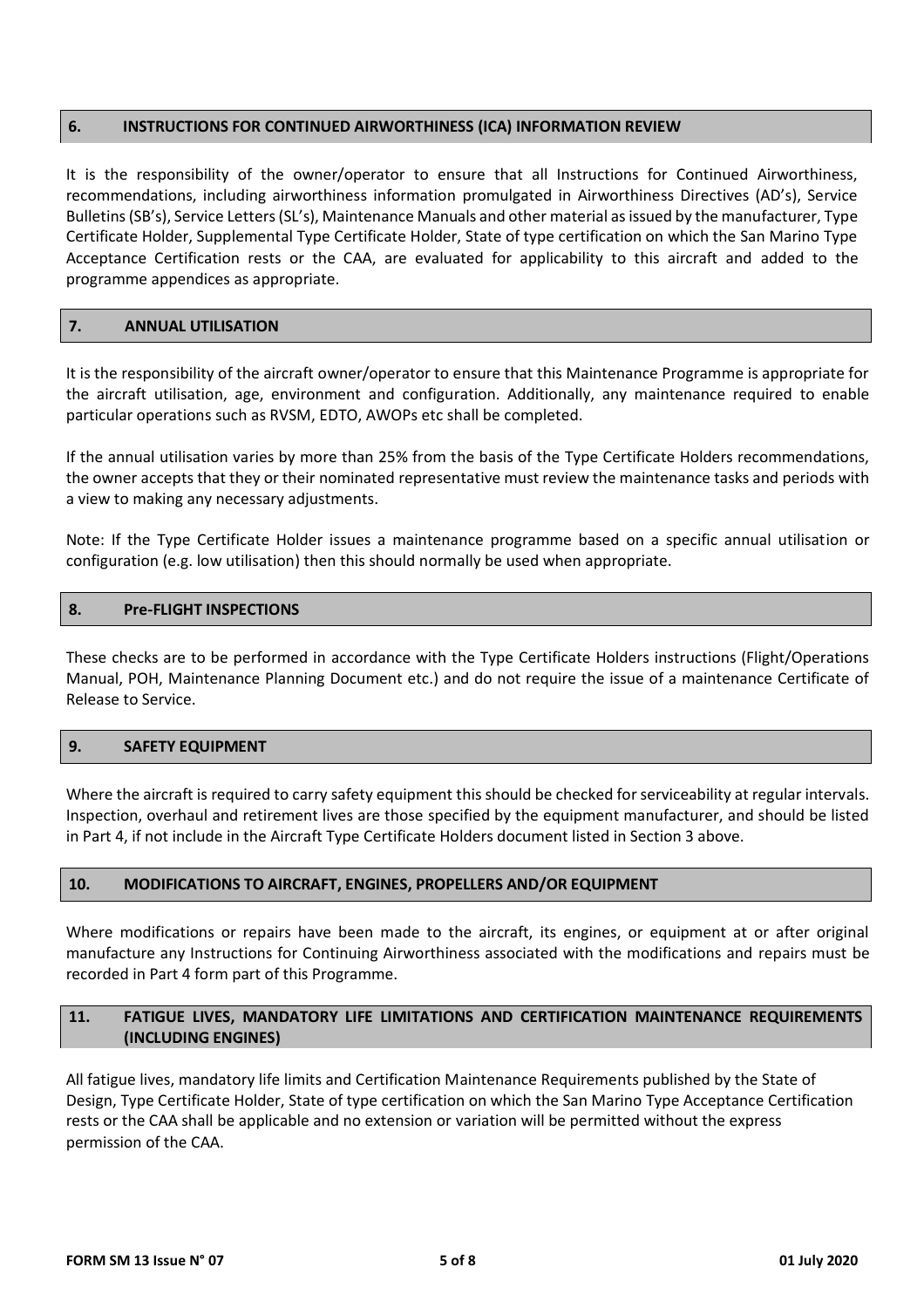### **12. INSPECTION STANDARDS**

The maintenance and inspection standards applicable to individual tasks must meet the requirements of the Type Certificate Holder's recommended standards and practices.

### **13. INSPECTION STANDARDS SYSTEM AND STRUCTURAL INTEGRITY PROGRAMMES**

The owner/operator shall ensure that any systems or structural integrity programmes, such as Supplemental Structural Programmes Ageing Structures and Systems, Corrosion Prevention and Control, Fuel Tank Safety, Electrical Wiring Interconnection System (EWIS) published by the Type Certificate Holders are implemented as part of this Maintenance Programme.

Where the Type Certificate Holder has defined a Limit of Validity (LOV) for a programme the aircraft may not continue to be operated beyond these limits.

### **14. INSPECTIONS OF FLIGHT RECORDER SYSTEMS**

For aircraft required to be equipped with any type of recorder: Prior to the first flight of the day, the built-in test features for the flight recorders and flight data acquisition unit (FDAU), when installed, will be monitored by manual and/or automatic checks.

Flight data recording (FDR) systems or aircraft data recording systems (ADRS), cockpit voice recorders (CVR) systems or cockpit audio recording systems (CARS), and airborne image recorders (AIR) systems or airborne image recording systems (AIRS) shall have recording system inspection and analysis intervals of 12 months. CAP 02 contains the specific requirements for the inspections and analysis.

### **15. CALIBRATIONS OF THE FLIGHT DATA RECORDER (FDR) SYSTEM**

The FDR system will be calibrated as follows:

- (a) for those parameters which have sensors dedicated only to the FDR and are not checked by other means, recalibration shall be carried out at least every five years or in accordance with the recommendations of the sensor manufacturer to determine any discrepancies in the engineering conversion routines for the mandatory parameters and to ensure that parameters are being recorded within the calibration tolerances; and
- (b) when the parameters of altitude and airspeed are provided by sensors that are dedicated to the FDR system, there shall be a recalibration performed as recommended by the sensor manufacturer, or at least every two years.

#### **16. AIRCRAFT WEIGHING**

The aircraft will be weighed and the position of its centre of gravity determined at five year intervals or at such other times as the CAA may require.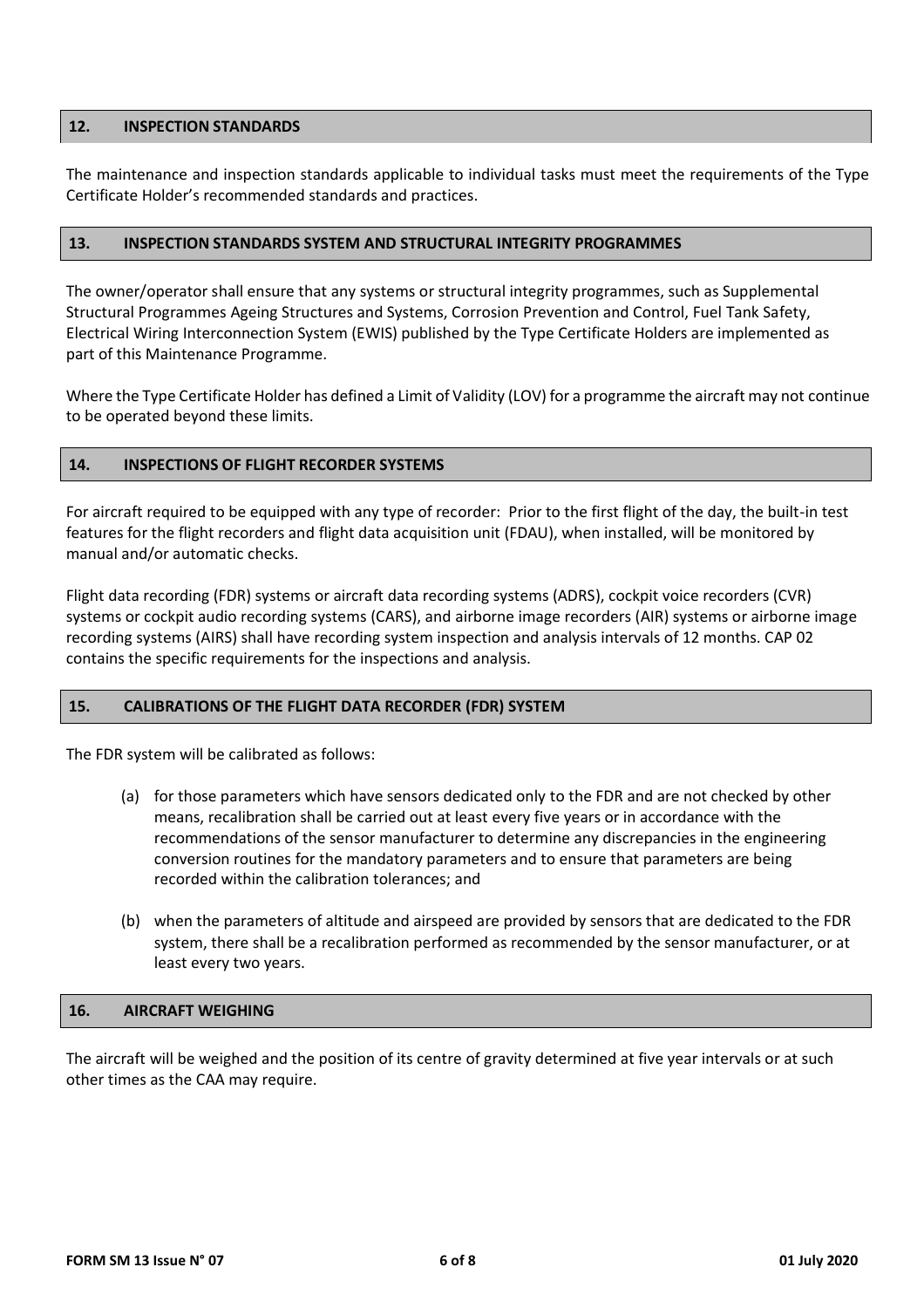### **17. PERMITTED VARIATIONS TO MAINTENANCE PERIODS**

#### **Permitted Variations by the Type Certificate Holder in their Recommended Maintenance Programme**

Variations are permitted only when the periods prescribed by this Programme (or documents in support of this Programme) cannot be complied with due to circumstances which could not reasonably have been foreseen by the owner/operator.

If a TC Holder identifies and includes allowable variations, sometimes called alleviations or task tolerances, in the documents referenced in Box 3 above, such variations may be utilized by the owner/operator after consultation with, and the agreement of, the Airworthiness Coordinator. Particulars of every such variation made shall be entered in the appropriate Log Book(s).

Any maintenance tasks performed utilizing the TC Holders tolerance, but within the "Allowable Task Tolerance" must have that period subtracted from the interval at which the task was due, in order to keep to the original schedule.

Any variations to the Maintenance Programme beyond that described above must have the approval of the CAA.

## **Permitted Variations Where the Type Certificate Holder has not Permitted Variations in their Recommended Maintenance Programme**

Where the TC Holder does not identify such variations, alleviations or allowable tolerances in the documents referenced in Box 3 above, then the periods prescribed by this Maintenance Programme may be varied by the owner/operator provided that such variations are within the limits specified below.

It is important to note that following is not applicable to Maintenance Programmes where the TC Holder has included variations, alleviations or allowable tolerances in the base documents identified in Box 3.

| (a) | Items Controlled by Flying Hours   |                                             |  |                                                      |  |
|-----|------------------------------------|---------------------------------------------|--|------------------------------------------------------|--|
|     | (1)                                | 5000 flying hours or less;                  |  | 10%;                                                 |  |
|     | (2)                                | More than 5000 flying hours;                |  | 500 flying hours.                                    |  |
| (b) | Items Controlled by Calendar Time  |                                             |  |                                                      |  |
|     | (1)                                | 1 year or less;                             |  | 10% or 1 month, whichever is the lesser;             |  |
|     | (2)                                | More than 1 year but not exceeding 3 years; |  | 2 months;                                            |  |
|     | (3)                                | More than 3 years;                          |  | 3 months.                                            |  |
| (c) | Items Controlled by Landing/Cycles |                                             |  |                                                      |  |
|     | (1)                                | 500 landings/cycles or less;                |  | 10% or 25 landings/cycles, whichever is the lesser;  |  |
|     | (2)                                | More than 500 landings/cycles;              |  | 10% or 500 landings/cycles, whichever is the lesser. |  |

(d) For items controlled by more than one limit, e.g. items controlled by flying hours and calendar time or flying hours and landings/cycles, the more restrictive limit shall be applied.

*Notes:*